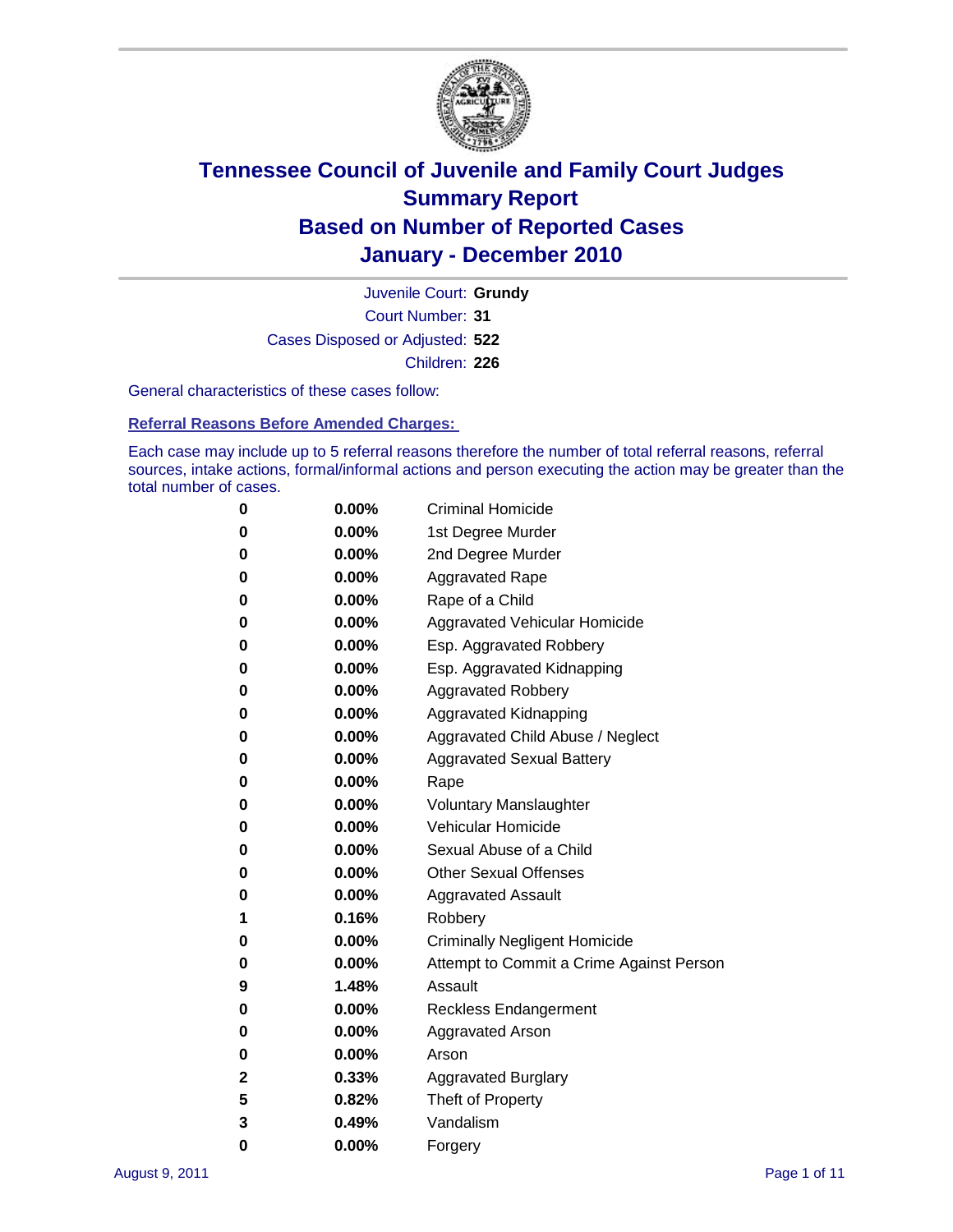

Court Number: **31** Juvenile Court: **Grundy** Cases Disposed or Adjusted: **522**

Children: **226**

#### **Referral Reasons Before Amended Charges:**

Each case may include up to 5 referral reasons therefore the number of total referral reasons, referral sources, intake actions, formal/informal actions and person executing the action may be greater than the total number of cases.

| 0  | 0.00% | <b>Worthless Checks</b>                                     |
|----|-------|-------------------------------------------------------------|
| 0  | 0.00% | Illegal Possession / Fraudulent Use of Credit / Debit Cards |
| 0  | 0.00% | <b>Burglary</b>                                             |
| 0  | 0.00% | Unauthorized Use of a Vehicle                               |
| 0  | 0.00% | <b>Cruelty to Animals</b>                                   |
| 1  | 0.16% | Sale of Controlled Substances                               |
| 3  | 0.49% | <b>Other Drug Offenses</b>                                  |
| 6  | 0.99% | <b>Possession of Controlled Substances</b>                  |
| 0  | 0.00% | <b>Criminal Attempt</b>                                     |
| 0  | 0.00% | Carrying Weapons on School Property                         |
| 0  | 0.00% | Unlawful Carrying / Possession of a Weapon                  |
| 1  | 0.16% | <b>Evading Arrest</b>                                       |
| 0  | 0.00% | Escape                                                      |
| 0  | 0.00% | Driving Under Influence (DUI)                               |
| 0  | 0.00% | Possession / Consumption of Alcohol                         |
| 0  | 0.00% | Resisting Stop, Frisk, Halt, Arrest or Search               |
| 0  | 0.00% | <b>Aggravated Criminal Trespass</b>                         |
| 0  | 0.00% | Harassment                                                  |
| 0  | 0.00% | Failure to Appear                                           |
| 0  | 0.00% | Filing a False Police Report                                |
| 0  | 0.00% | Criminal Impersonation                                      |
| 8  | 1.31% | <b>Disorderly Conduct</b>                                   |
| 1  | 0.16% | <b>Criminal Trespass</b>                                    |
| 0  | 0.00% | <b>Public Intoxication</b>                                  |
| 0  | 0.00% | Gambling                                                    |
| 44 | 7.22% | <b>Traffic</b>                                              |
| 0  | 0.00% | <b>Local Ordinances</b>                                     |
| 0  | 0.00% | Violation of Wildlife Regulations                           |
| 4  | 0.66% | Contempt of Court                                           |
| 15 | 2.46% | Violation of Probation                                      |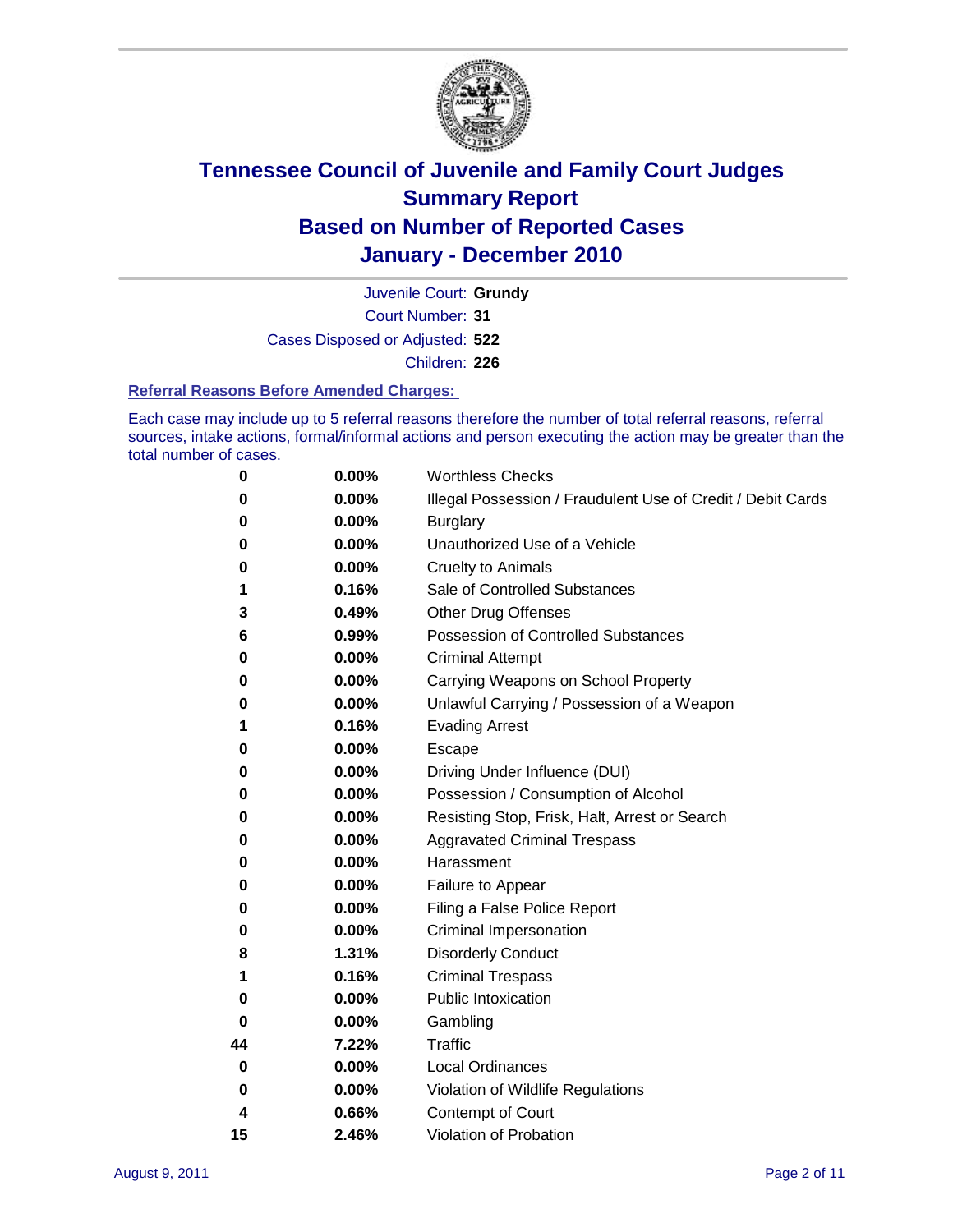

Court Number: **31** Juvenile Court: **Grundy** Cases Disposed or Adjusted: **522** Children: **226**

#### **Referral Reasons Before Amended Charges:**

Each case may include up to 5 referral reasons therefore the number of total referral reasons, referral sources, intake actions, formal/informal actions and person executing the action may be greater than the total number of cases.

| 1            | 0.16%    | Violation of Aftercare                 |
|--------------|----------|----------------------------------------|
| 7            | 1.15%    | <b>Unruly Behavior</b>                 |
| 23           | 3.78%    | Truancy                                |
| 4            | 0.66%    | In-State Runaway                       |
| 0            | 0.00%    | Out-of-State Runaway                   |
| 4            | 0.66%    | Possession of Tobacco Products         |
| 0            | 0.00%    | Violation of a Valid Court Order       |
| $\bf{0}$     | 0.00%    | Violation of Curfew                    |
| 0            | 0.00%    | <b>Sexually Abused Child</b>           |
| 0            | 0.00%    | <b>Physically Abused Child</b>         |
| 0            | 0.00%    | Dependency / Neglect                   |
| 3            | 0.49%    | <b>Termination of Parental Rights</b>  |
| $\bf{0}$     | $0.00\%$ | <b>Violation of Pretrial Diversion</b> |
| 0            | 0.00%    | Violation of Informal Adjustment       |
| 308          | 50.57%   | <b>Judicial Review</b>                 |
| 0            | 0.00%    | <b>Administrative Review</b>           |
| $\bf{0}$     | 0.00%    | <b>Foster Care Review</b>              |
| 112          | 18.39%   | Custody                                |
| 6            | 0.99%    | Visitation                             |
| $\mathbf{2}$ | 0.33%    | Paternity / Legitimation               |
| 0            | 0.00%    | <b>Child Support</b>                   |
| 0            | $0.00\%$ | <b>Request for Medical Treatment</b>   |
| 0            | 0.00%    | <b>Consent to Marry</b>                |
| 36           | 5.91%    | Other                                  |
| 609          | 100.00%  | <b>Total Referrals</b>                 |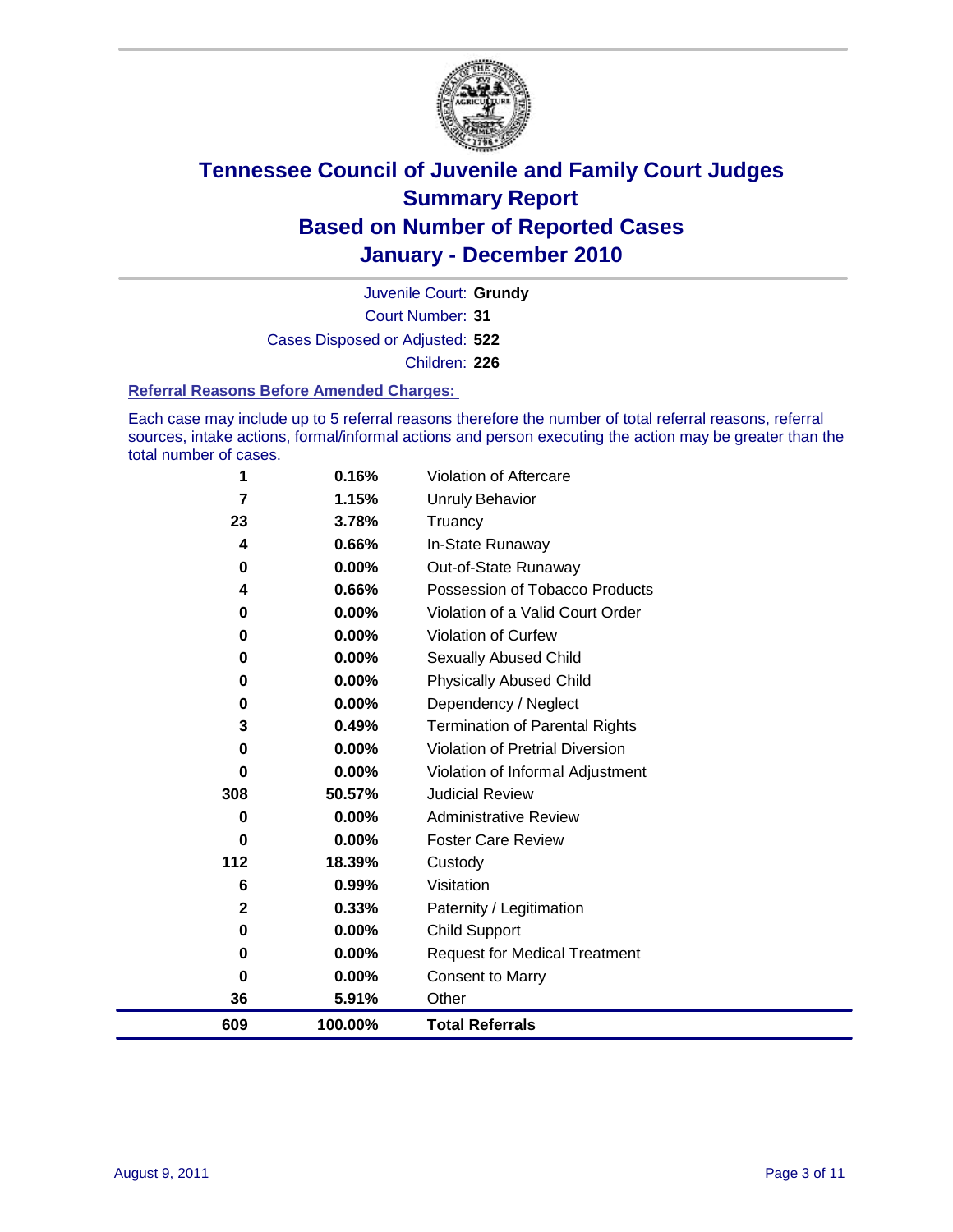

|                            | Juvenile Court: Grundy          |                                   |  |  |
|----------------------------|---------------------------------|-----------------------------------|--|--|
|                            | <b>Court Number: 31</b>         |                                   |  |  |
|                            | Cases Disposed or Adjusted: 522 |                                   |  |  |
|                            |                                 | Children: 226                     |  |  |
| <b>Referral Sources: 1</b> |                                 |                                   |  |  |
| 84                         | 13.79%                          | Law Enforcement                   |  |  |
| 56                         | 9.20%                           | Parents                           |  |  |
| 56                         | 9.20%                           | <b>Relatives</b>                  |  |  |
| 1                          | 0.16%                           | Self                              |  |  |
| 23                         | 3.78%                           | School                            |  |  |
| 0                          | 0.00%                           | <b>CSA</b>                        |  |  |
| 190                        | 31.20%                          | <b>DCS</b>                        |  |  |
| 4                          | 0.66%                           | <b>Other State Department</b>     |  |  |
| $\bf{0}$                   | 0.00%                           | <b>District Attorney's Office</b> |  |  |
| 181                        | 29.72%                          | <b>Court Staff</b>                |  |  |
| 0                          | 0.00%                           | Social Agency                     |  |  |
| 0                          | 0.00%                           | <b>Other Court</b>                |  |  |
| 0                          | 0.00%                           | Victim                            |  |  |
| 0                          | 0.00%                           | Child & Parent                    |  |  |
| 0                          | 0.00%                           | Hospital                          |  |  |
| 0                          | 0.00%                           | Unknown                           |  |  |
| 14                         | 2.30%                           | Other                             |  |  |
| 609                        | 100.00%                         | <b>Total Referral Sources</b>     |  |  |
|                            |                                 |                                   |  |  |

### **Age of Child at Referral: 2**

| 42<br>0<br>$\bf{0}$ | 0.00%<br>0.00% | Ages 19 and Over<br>Unknown |                              |
|---------------------|----------------|-----------------------------|------------------------------|
|                     |                |                             |                              |
|                     |                |                             |                              |
|                     |                |                             |                              |
| 48                  | 21.24%         | Ages 15 through 16          |                              |
| 11                  | 4.87%          | Ages 13 through 14          |                              |
| 12                  | 5.31%          | Ages 11 through 12          |                              |
| 113                 | 50.00%         | Ages 10 and Under           |                              |
|                     |                |                             | 18.58%<br>Ages 17 through 18 |

<sup>1</sup> If different than number of Referral Reasons (609), verify accuracy of your court's data.

<sup>2</sup> One child could be counted in multiple categories, verify accuracy of your court's data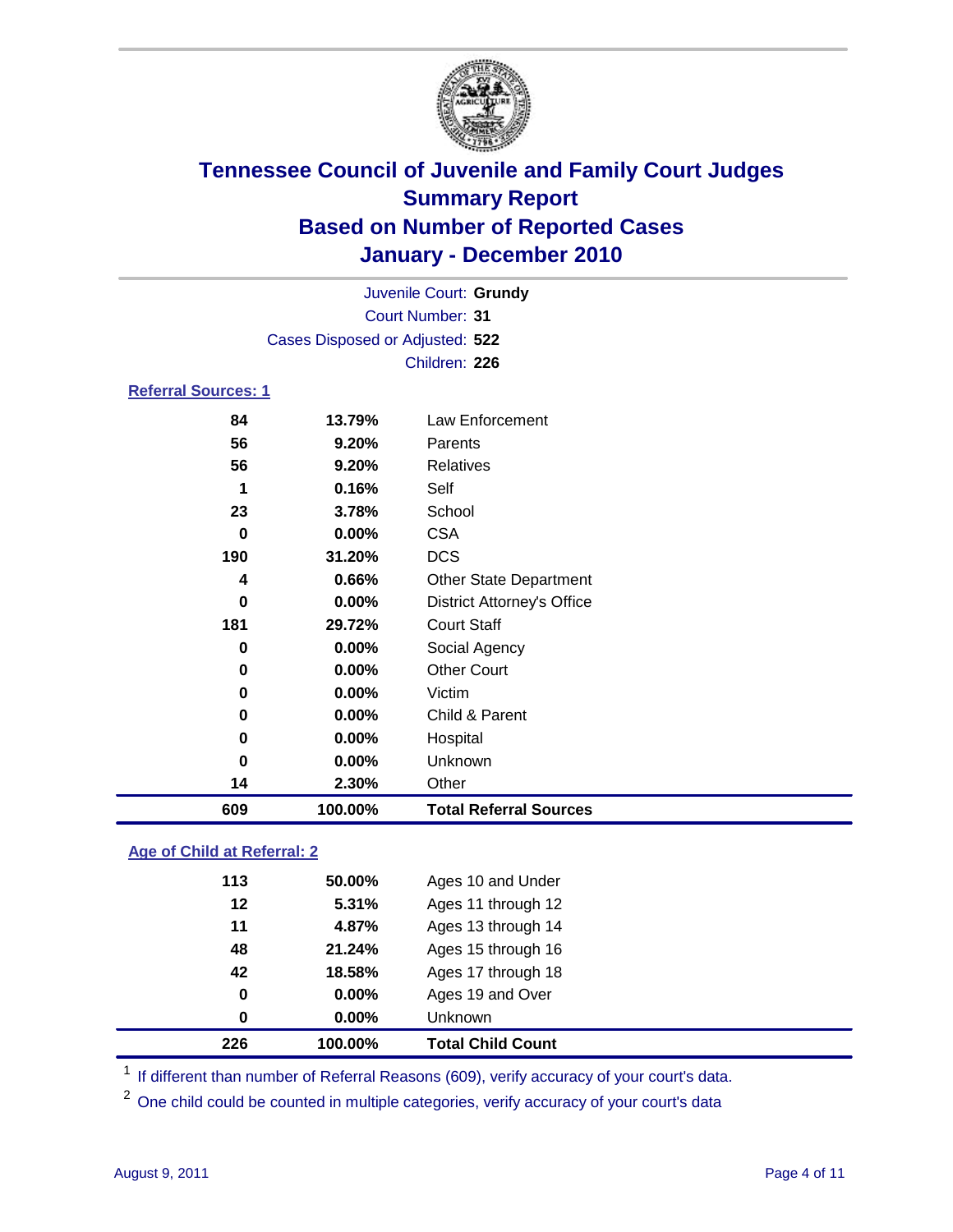

| Juvenile Court: Grundy                  |                                 |                          |  |  |
|-----------------------------------------|---------------------------------|--------------------------|--|--|
|                                         | Court Number: 31                |                          |  |  |
|                                         | Cases Disposed or Adjusted: 522 |                          |  |  |
|                                         |                                 | Children: 226            |  |  |
| Sex of Child: 1                         |                                 |                          |  |  |
| 141                                     | 62.39%                          | Male                     |  |  |
| 85                                      | 37.61%                          | Female                   |  |  |
| $\mathbf 0$                             | 0.00%                           | Unknown                  |  |  |
| 226                                     | 100.00%                         | <b>Total Child Count</b> |  |  |
| Race of Child: 1                        |                                 |                          |  |  |
| 219                                     | 96.90%                          | White                    |  |  |
| 3                                       | 1.33%                           | African American         |  |  |
| $\mathbf 0$                             | 0.00%                           | Native American          |  |  |
| 0                                       | 0.00%                           | Asian                    |  |  |
| 4                                       | 1.77%                           | Mixed                    |  |  |
| $\mathbf 0$                             | 0.00%                           | Unknown                  |  |  |
| 226                                     | 100.00%                         | <b>Total Child Count</b> |  |  |
| <b>Hispanic Origin: 1</b>               |                                 |                          |  |  |
| $\mathbf{2}$                            | 0.88%                           | Yes                      |  |  |
| 224                                     | 99.12%                          | No                       |  |  |
| $\mathbf 0$                             | 0.00%                           | Unknown                  |  |  |
| 226                                     | 100.00%                         | <b>Total Child Count</b> |  |  |
| <b>School Enrollment of Children: 1</b> |                                 |                          |  |  |
| 156                                     | 69.03%                          | Yes                      |  |  |
| 70                                      | 30.97%                          | No                       |  |  |
| $\mathbf 0$                             | 0.00%                           | Unknown                  |  |  |
| 226                                     | 100.00%                         | <b>Total Child Count</b> |  |  |

One child could be counted in multiple categories, verify accuracy of your court's data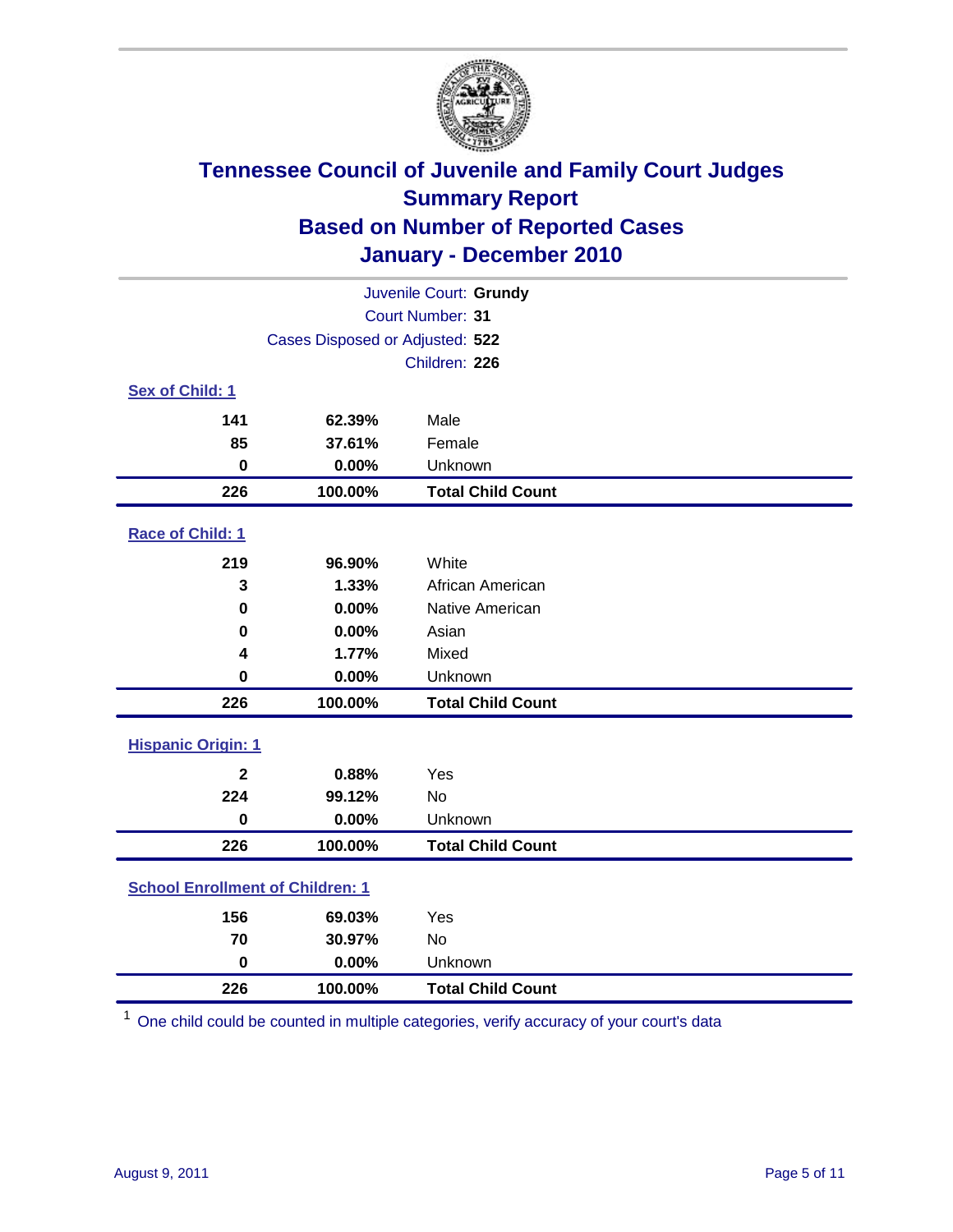

Court Number: **31** Juvenile Court: **Grundy** Cases Disposed or Adjusted: **522** Children: **226**

#### **Living Arrangement of Child at Time of Referral: 1**

| 226 | 100.00%  | <b>Total Child Count</b>     |
|-----|----------|------------------------------|
| 3   | 1.33%    | Other                        |
| 0   | $0.00\%$ | Unknown                      |
| 0   | $0.00\%$ | Independent                  |
| 3   | 1.33%    | In an Institution            |
| 2   | 0.88%    | In a Residential Center      |
| 1   | 0.44%    | In a Group Home              |
| 22  | 9.73%    | With Foster Family           |
| 0   | $0.00\%$ | With Adoptive Parents        |
| 32  | 14.16%   | <b>With Relatives</b>        |
| 16  | 7.08%    | With Father                  |
| 70  | 30.97%   | <b>With Mother</b>           |
| 15  | 6.64%    | With Mother and Stepfather   |
| 7   | 3.10%    | With Father and Stepmother   |
| 55  | 24.34%   | With Both Biological Parents |
|     |          |                              |

#### **Type of Detention: 2**

| 522      | 100.00%  | <b>Total Detention Count</b> |
|----------|----------|------------------------------|
| 0        | $0.00\%$ | Other                        |
| 516      | 98.85%   | Does Not Apply               |
| 0        | $0.00\%$ | <b>Unknown</b>               |
| 0        | 0.00%    | <b>Psychiatric Hospital</b>  |
| $\bf{0}$ | 0.00%    | Jail - No Separation         |
| 0        | $0.00\%$ | Jail - Partial Separation    |
| 0        | $0.00\%$ | Jail - Complete Separation   |
| 6        | 1.15%    | Juvenile Detention Facility  |
| 0        | $0.00\%$ | Non-Secure Placement         |
|          |          |                              |

<sup>1</sup> One child could be counted in multiple categories, verify accuracy of your court's data

<sup>2</sup> If different than number of Cases (522) verify accuracy of your court's data.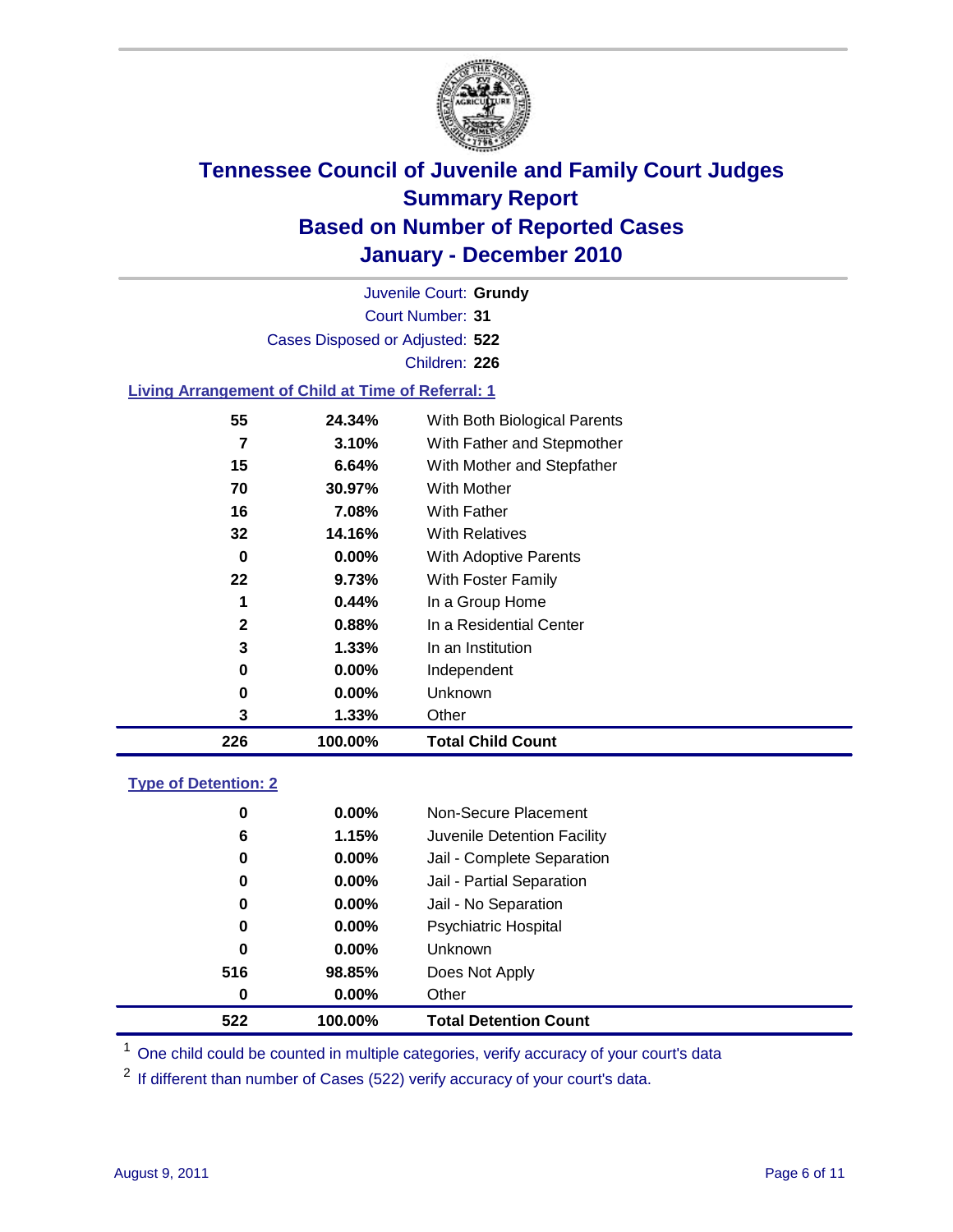

|                                                    | Juvenile Court: Grundy          |                                      |  |  |  |
|----------------------------------------------------|---------------------------------|--------------------------------------|--|--|--|
|                                                    | Court Number: 31                |                                      |  |  |  |
|                                                    | Cases Disposed or Adjusted: 522 |                                      |  |  |  |
|                                                    |                                 | Children: 226                        |  |  |  |
| <b>Placement After Secure Detention Hearing: 1</b> |                                 |                                      |  |  |  |
| 5                                                  | 0.96%                           | Returned to Prior Living Arrangement |  |  |  |
| 1                                                  | 0.19%                           | Juvenile Detention Facility          |  |  |  |
| 0                                                  | 0.00%                           | Jail                                 |  |  |  |
| $\bf{0}$                                           | 0.00%                           | Shelter / Group Home                 |  |  |  |
| 0                                                  | 0.00%                           | <b>Foster Family Home</b>            |  |  |  |
| 0                                                  | 0.00%                           | Psychiatric Hospital                 |  |  |  |
| <sup>0</sup>                                       | 0.00%                           | Unknown                              |  |  |  |
| 516                                                | 98.85%                          | Does Not Apply                       |  |  |  |
| $\mathbf 0$                                        | 0.00%                           | Other                                |  |  |  |
| 522                                                | 100.00%                         | <b>Total Placement Count</b>         |  |  |  |
| <b>Intake Actions: 2</b>                           |                                 |                                      |  |  |  |
|                                                    |                                 |                                      |  |  |  |
| 238                                                | 39.08%                          | <b>Petition Filed</b>                |  |  |  |
| 7                                                  | 1.15%                           | <b>Motion Filed</b>                  |  |  |  |
| 44                                                 | 7.22%                           | <b>Citation Processed</b>            |  |  |  |
| 0                                                  | 0.00%                           | Notification of Paternity Processed  |  |  |  |
| 315                                                | 51.72%                          | Scheduling of Judicial Review        |  |  |  |
| $\bf{0}$                                           | 0.00%                           | Scheduling of Administrative Review  |  |  |  |
|                                                    | 0.16%                           | Scheduling of Foster Care Review     |  |  |  |
| $\bf{0}$                                           | 0.00%                           | <b>Unknown</b>                       |  |  |  |
| 0                                                  | 0.00%                           | Does Not Apply                       |  |  |  |
| 4                                                  | 0.66%                           | Other                                |  |  |  |
| 609                                                | 100.00%                         | <b>Total Intake Count</b>            |  |  |  |

<sup>1</sup> If different than number of Cases (522) verify accuracy of your court's data.

<sup>2</sup> If different than number of Referral Reasons (609), verify accuracy of your court's data.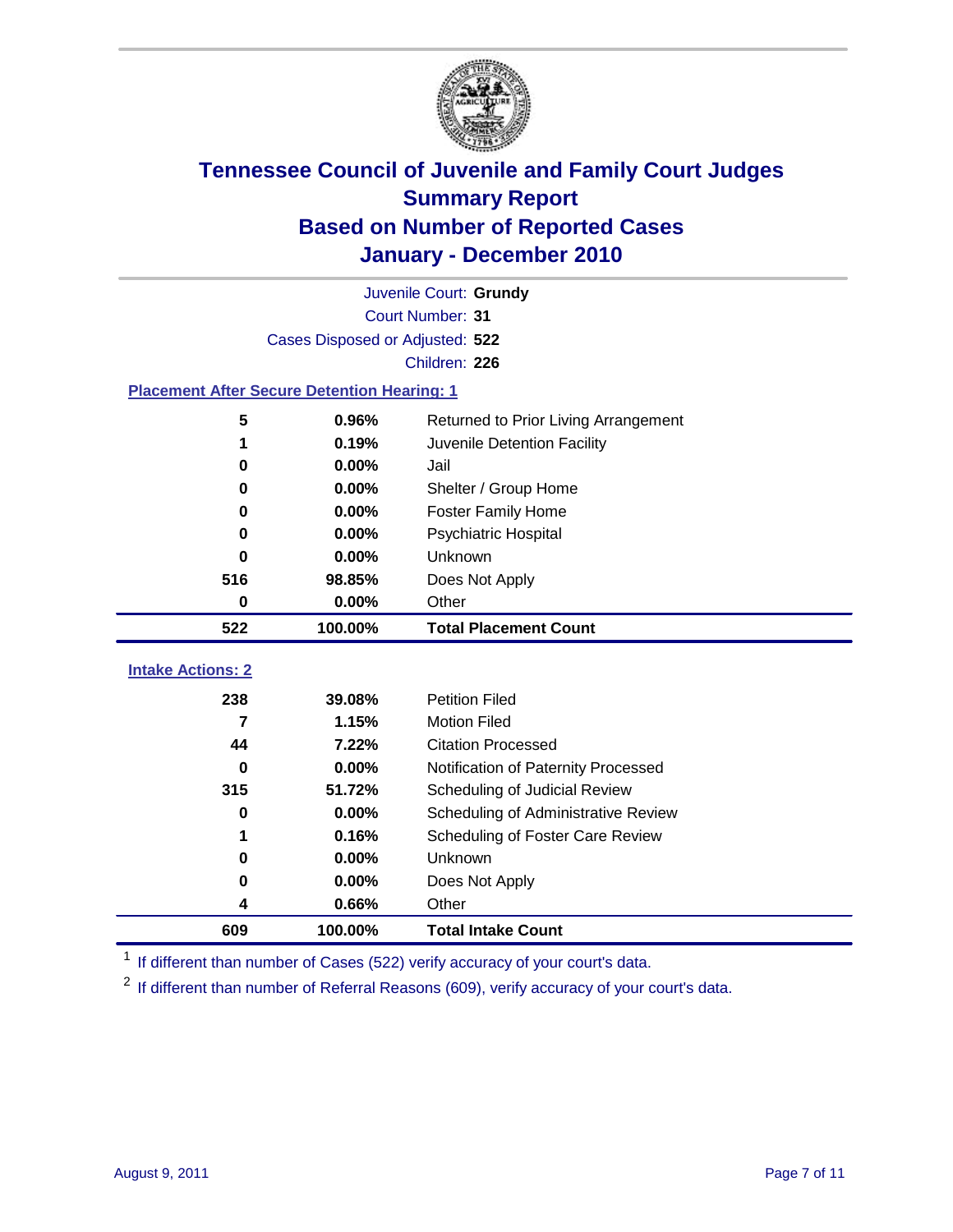

Court Number: **31** Juvenile Court: **Grundy** Cases Disposed or Adjusted: **522** Children: **226**

#### **Last Grade Completed by Child: 1**

| 73                                      | 32.30%  | Too Young for School     |  |
|-----------------------------------------|---------|--------------------------|--|
| 4                                       | 1.77%   | Preschool                |  |
| 10                                      | 4.42%   | Kindergarten             |  |
| 5                                       | 2.21%   | 1st Grade                |  |
| 12                                      | 5.31%   | 2nd Grade                |  |
| 7                                       | 3.10%   | 3rd Grade                |  |
| 3                                       | 1.33%   | 4th Grade                |  |
| 8                                       | 3.54%   | 5th Grade                |  |
| 3                                       | 1.33%   | 6th Grade                |  |
| 6                                       | 2.65%   | 7th Grade                |  |
| 13                                      | 5.75%   | 8th Grade                |  |
| 27                                      | 11.95%  | 9th Grade                |  |
| 29                                      | 12.83%  | 10th Grade               |  |
| 21                                      | 9.29%   | 11th Grade               |  |
| 5                                       | 2.21%   | 12th Grade               |  |
| 0                                       | 0.00%   | Non-Graded Special Ed    |  |
| 0                                       | 0.00%   | <b>GED</b>               |  |
| 0                                       | 0.00%   | Graduated                |  |
| 0                                       | 0.00%   | Never Attended School    |  |
| 0                                       | 0.00%   | Unknown                  |  |
| 0                                       | 0.00%   | Other                    |  |
| 226                                     | 100.00% | <b>Total Child Count</b> |  |
| <b>Enrolled in Special Education: 1</b> |         |                          |  |

| 226           | 100.00%  | <b>Total Child Count</b> |  |
|---------------|----------|--------------------------|--|
| 0             | $0.00\%$ | Unknown                  |  |
| 188           | 83.19%   | No                       |  |
| 38            | 16.81%   | Yes                      |  |
| ------------- |          |                          |  |

One child could be counted in multiple categories, verify accuracy of your court's data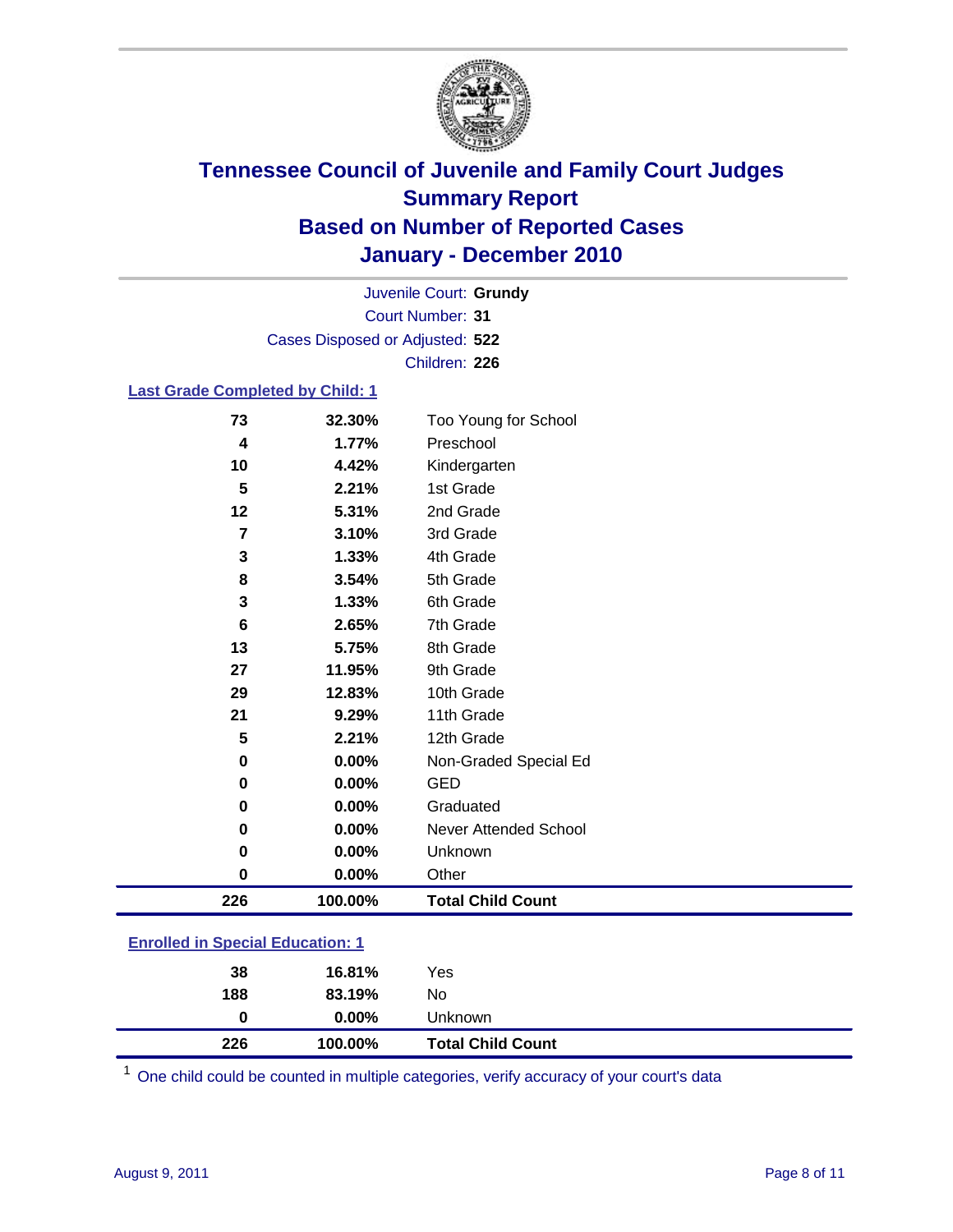

|                              | Juvenile Court: Grundy          |                           |
|------------------------------|---------------------------------|---------------------------|
|                              |                                 | Court Number: 31          |
|                              | Cases Disposed or Adjusted: 522 |                           |
|                              |                                 | Children: 226             |
| <b>Action Executed By: 1</b> |                                 |                           |
| 609                          | 100.00%                         | Judge                     |
| 0                            | $0.00\%$                        | Magistrate                |
| 0                            | $0.00\%$                        | <b>YSO</b>                |
| 0                            | 0.00%                           | Other                     |
| 0                            | 0.00%                           | Unknown                   |
| 609                          | 100.00%                         | <b>Total Action Count</b> |

### **Formal / Informal Actions: 1**

|     | 0.16%    | Dismissed                                        |
|-----|----------|--------------------------------------------------|
| 0   | $0.00\%$ | Retired / Nolle Prosequi                         |
| 4   | 0.66%    | <b>Complaint Substantiated Delinquent</b>        |
| 11  | 1.81%    | <b>Complaint Substantiated Status Offender</b>   |
| 0   | 0.00%    | <b>Complaint Substantiated Dependent/Neglect</b> |
| 0   | $0.00\%$ | <b>Complaint Substantiated Abused</b>            |
| 0   | $0.00\%$ | <b>Complaint Substantiated Mentally III</b>      |
| 80  | 13.14%   | Informal Adjustment                              |
| 0   | $0.00\%$ | <b>Pretrial Diversion</b>                        |
| 0   | $0.00\%$ | <b>Transfer to Adult Court Hearing</b>           |
|     | 0.16%    | Charges Cleared by Transfer to Adult Court       |
| 512 | 84.07%   | Special Proceeding                               |
| 0   | $0.00\%$ | <b>Review Concluded</b>                          |
| 0   | $0.00\%$ | Case Held Open                                   |
| 0   | $0.00\%$ | Other                                            |
| 0   | $0.00\%$ | <b>Unknown</b>                                   |
| 609 | 100.00%  | <b>Total Action Count</b>                        |

<sup>1</sup> If different than number of Referral Reasons (609), verify accuracy of your court's data.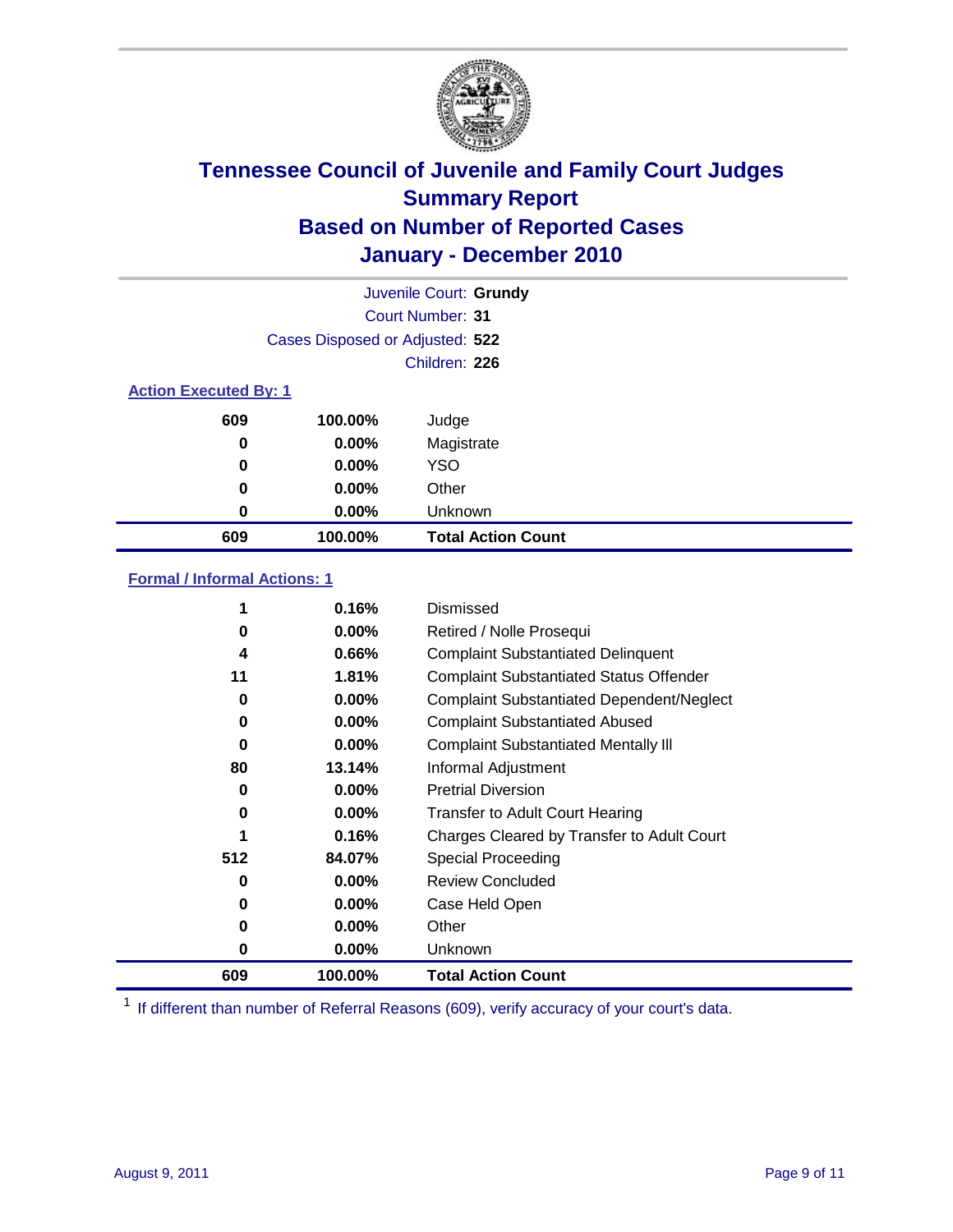

|                       |                                 | Juvenile Court: Grundy                                |
|-----------------------|---------------------------------|-------------------------------------------------------|
|                       |                                 | Court Number: 31                                      |
|                       | Cases Disposed or Adjusted: 522 |                                                       |
|                       |                                 | Children: 226                                         |
| <b>Case Outcomes:</b> |                                 | There can be multiple outcomes for one child or case. |
| 42                    | 3.11%                           | <b>Case Dismissed</b>                                 |
| 0                     | 0.00%                           | Case Retired or Nolle Prosequi                        |
| 364                   | 26.98%                          | Warned / Counseled                                    |
| 315                   | 23.35%                          | <b>Held Open For Review</b>                           |
| 26                    | 1.93%                           | Supervision / Probation to Juvenile Court             |
| 0                     | 0.00%                           | <b>Probation to Parents</b>                           |
| 0                     | 0.00%                           | Referral to Another Entity for Supervision / Service  |
| 7                     | 0.52%                           | Referred for Mental Health Counseling                 |
| 10                    | 0.74%                           | Referred for Alcohol and Drug Counseling              |
| 0                     | 0.00%                           | Referred to Alternative School                        |
| 0                     | 0.00%                           | Referred to Private Child Agency                      |
| 9                     | 0.67%                           | Referred to Defensive Driving School                  |
| 0                     | 0.00%                           | Referred to Alcohol Safety School                     |
| 36                    | 2.67%                           | Referred to Juvenile Court Education-Based Program    |
| 2                     | 0.15%                           | Driver's License Held Informally                      |
| 0                     | 0.00%                           | <b>Voluntary Placement with DMHMR</b>                 |
| 0                     | 0.00%                           | <b>Private Mental Health Placement</b>                |
| 0                     | 0.00%                           | <b>Private MR Placement</b>                           |
| 0                     | 0.00%                           | Placement with City/County Agency/Facility            |
| 0                     | 0.00%                           | Placement with Relative / Other Individual            |
| 12                    | 0.89%                           | Fine                                                  |
| 5                     | 0.37%                           | <b>Public Service</b>                                 |
| 7                     | 0.52%                           | Restitution                                           |
| 0                     | 0.00%                           | <b>Runaway Returned</b>                               |
| 9                     | 0.67%                           | No Contact Order                                      |
| 0                     | 0.00%                           | Injunction Other than No Contact Order                |
| 0                     | 0.00%                           | <b>House Arrest</b>                                   |
| 0                     | 0.00%                           | <b>Court Defined Curfew</b>                           |
| 0                     | 0.00%                           | Dismissed from Informal Adjustment                    |
| 0                     | 0.00%                           | <b>Dismissed from Pretrial Diversion</b>              |
| 4                     | 0.30%                           | Released from Probation                               |
| 0                     | 0.00%                           | <b>Transferred to Adult Court</b>                     |
| 0                     | 0.00%                           | <b>DMHMR Involuntary Commitment</b>                   |